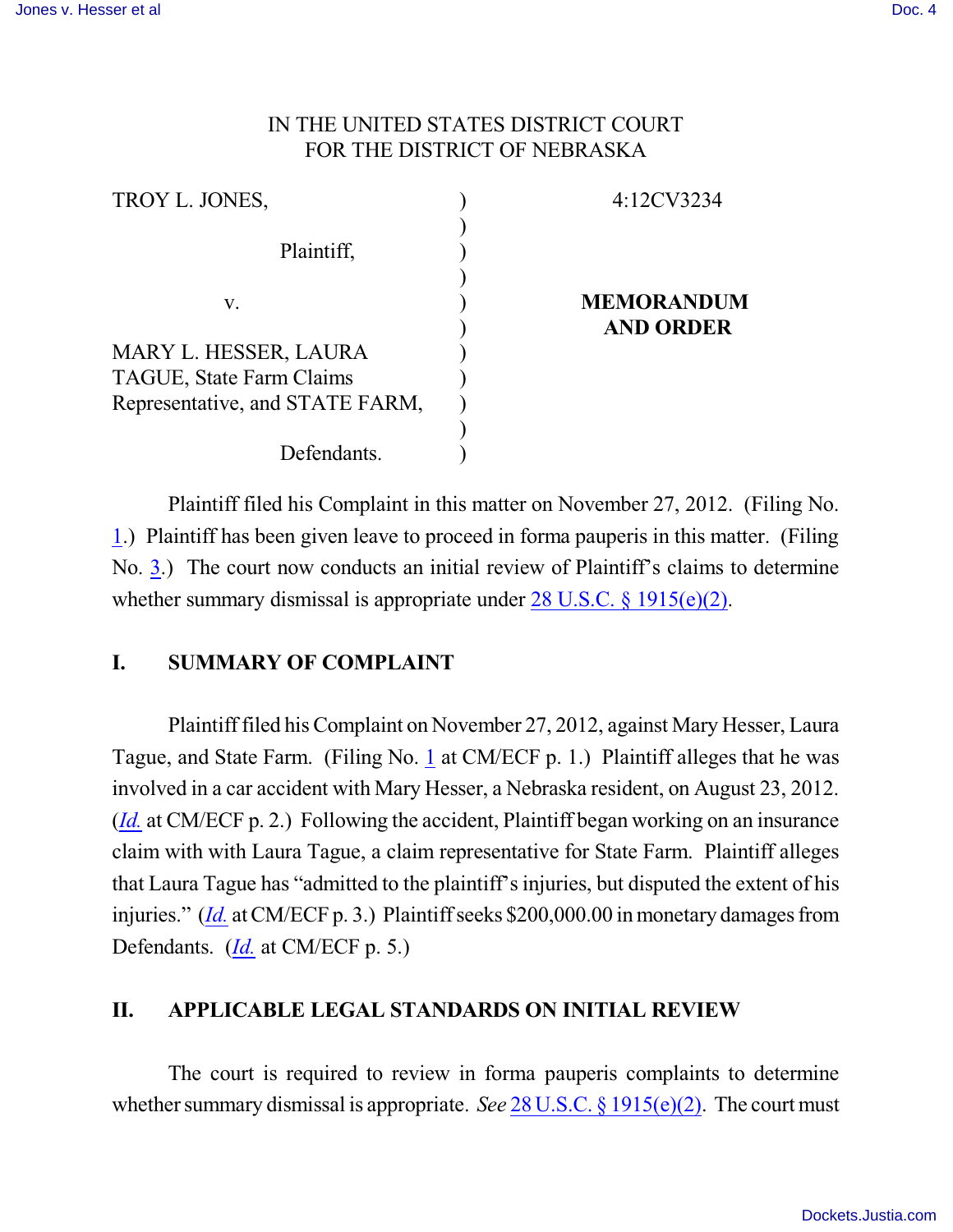dismiss a complaint or any portion thereof that states a frivolous or malicious claim, that fails to state a claim upon which relief may be granted, or that seeks monetary relief from a defendant who is immune from such relief.  $28 \text{ U.S.C. } 8 \frac{1915(e)(2)(B)}{B}$ .

Pro se plaintiffs must set forth enough factual allegations to "nudge[] their claims across the line from conceivable to plausible," or "their complaint must be dismissed" for failing to state a claim upon which relief can be granted. *[Bell Atlantic Corp. v.](http://www.westlaw.com/find/default.wl?rs=CLWP3.0&vr=2.0&cite=550+U.S.+544) Twombly*, 550 [U.S. 544, 569-70](http://www.westlaw.com/find/default.wl?rs=CLWP3.0&vr=2.0&cite=550+U.S.+544) (2007); *see also Ashcroft v. Iqbal*[, 556 U.S. 662, 678](http://www.westlaw.com/find/default.wl?rs=CLWP3.0&vr=2.0&cite=129+S.Ct.+1937) [\(2009\)](http://www.westlaw.com/find/default.wl?rs=CLWP3.0&vr=2.0&cite=129+S.Ct.+1937) ("A claim has facial plausibility when the plaintiff pleads factual content that allows the court to draw the reasonable inference that the defendant is liable for the misconduct alleged."). Regardless of whether a plaintiff is represented or is appearing pro se, the plaintiff's complaint must allege specific factssufficient to state a claim. *See Martin v. Sargent*, 780 F.2d [1334, 1337](http://www.westlaw.com/find/default.wl?rs=CLWP3.0&vr=2.0&cite=780+F.2d+1334) (8th Cir. 1985). However, a pro se plaintiff's allegations must be construed liberally. *Burke v. North Dakota Dep't [of Corr. &](http://www.westlaw.com/find/default.wl?rs=CLWP3.0&vr=2.0&cite=294+F.3d+1043) Rehab.*[, 294 F.3d 1043, 1043-44 \(8th Cir. 2002\)](http://www.westlaw.com/find/default.wl?rs=CLWP3.0&vr=2.0&cite=294+F.3d+1043) (citations omitted).

## **III. DISCUSSION OF CLAIMS**

"If the court determines at any time that it lacks subject-matter jurisdiction, the court must dismiss the action." [Fed. R. Civ. P. 12\(h\)\(3\)](http://web2.westlaw.com/result/default.wl?rs=WLW13.01&ss=CNT&cnt=DOC&cite=frcp+12&tnprpdd=None&cfid=2&cxt=DC&service=KeyCite&fn=_top&n=1&elmap=Inline&kcpm=True&vr=2.0&tnprpds=TaxNewsFIT&rlt=CLID_FQRLT53899584912221&mt=Nebraska&rlti=1&tf=0&rp=%2fKeyCite%2). Subject-matter jurisdiction is proper pursuant to 28 [U.S.C. §](http://www.westlaw.com/find/default.wl?rs=CLWP3.0&vr=2.0&cite=28+USCA+s+1332) 1332, commonly referred to as "diversity of citizenship" jurisdiction, when "the citizenship of each plaintiff is different from the citizenship of each defendant." *Ryan v. Schneider Natl. [Carriers, Inc.](http://www.westlaw.com/find/default.wl?rs=CLWP3.0&vr=2.0&cite=263+F.3d+816)*, 263 F.3d 816, 819 (8th Cir. [2001\)](http://www.westlaw.com/find/default.wl?rs=CLWP3.0&vr=2.0&cite=263+F.3d+816). In addition, the amount in controversy must be greater than \$75,000.00 for diversity of citizenship jurisdiction. [28 U.S.C. § 1332\(a\)](http://www.westlaw.com/find/default.wl?rs=CLWP3.0&vr=2.0&cite=28+USCA+s+1332%28a%29).

Subject-matter jurisdiction may also exist where a plaintiff asserts a "nonfrivolous claim of a right or remedy under a federal statute," commonly referred to as federal-question jurisdiction. *[Northwest SouthDakotaProd. Credit Ass'n](http://www.westlaw.com/find/default.wl?rs=CLWP3.0&vr=2.0&cite=784+F.2d+323) v. Smith*, 784 [F.2d 323, 325](http://www.westlaw.com/find/default.wl?rs=CLWP3.0&vr=2.0&cite=784+F.2d+323) (8th Cir. 1986). Here, it appears Plaintiff intended to invoke federal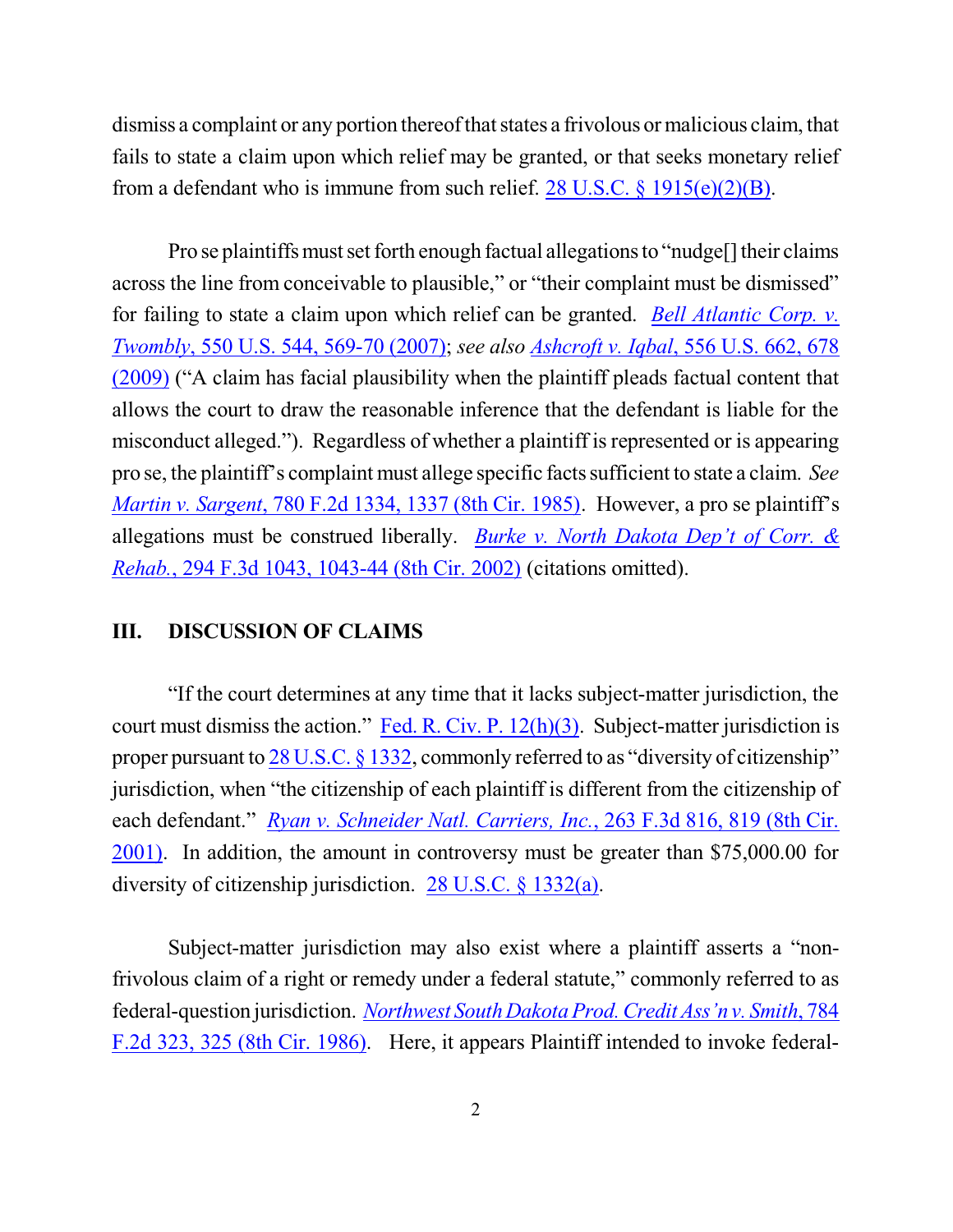question jurisdiction under 42 [U.S.C. §](http://www.westlaw.com/find/default.wl?rs=CLWP3.0&vr=2.0&cite=42+USCA+s+1983) 1983. (Filing No. [1](http://ecf.ned.uscourts.gov/doc1/11302659449) at CM/ECF p. 4.) In order to obtain relief under 42 [U.S.C. §](http://www.westlaw.com/find/default.wl?rs=CLWP3.0&vr=2.0&cite=42+USCA+s+1983) 1983, a plaintiff must show the deprivation of a right secured by the Constitution or laws of the United States by a person acting under color of state law. *West v. Atkins*[, 487 U.S. 42, 48 \(1988\)](http://www.westlaw.com/find/default.wl?rs=CLWP3.0&vr=2.0&cite=487+U.S.+42).

Upon careful review of Plaintiff's Complaint, the court finds that it lacks subjectmatter jurisdiction over this matter. As to diversity of citizenship jurisdiction, the citizenship of each plaintiffis not different fromthe citizenship of each defendant. That is, Plaintiff alleges that both he and Defendant Mary Hesser are citizens of Nebraska. Thus, diversity of citizenship jurisdiction does not exist in this case.

As to federal-question jurisdiction, Plaintiff does not set forth any specific actions taken by Defendants that violate any constitutional right or support a claim under [42](http://www.westlaw.com/find/default.wl?rs=CLWP3.0&vr=2.0&cite=42+USCA+s+1983) [U.S.C. §](http://www.westlaw.com/find/default.wl?rs=CLWP3.0&vr=2.0&cite=42+USCA+s+1983) 1983 or any other federal statute. Furthermore, Plaintiff does not allege that Defendants are state actors. In short, Plaintiff does not allege that Defendants deprived him of a right secured by the Constitution or laws of the United States, or that the alleged deprivation was committed under color of state law. For these reasons, the court lacks subject-matter jurisdiction and this action must be dismissed pursuant to [Federal Rule of Civil Procedure 12\(h\)\(3\)](http://web2.westlaw.com/result/default.wl?rs=WLW13.01&ss=CNT&cnt=DOC&cite=frcp+12&tnprpdd=None&cfid=2&cxt=DC&service=KeyCite&fn=_top&n=1&elmap=Inline&kcpm=True&vr=2.0&tnprpds=TaxNewsFIT&rlt=CLID_FQRLT9639559113221&mt=EighthCircuit&rlti=1&tf=0&rp=%2fKeyCi).

IT IS THEREFORE ORDERED that: Plaintiff's Complaint (Filing No. [1](http://ecf.ned.uscourts.gov/doc1/11302659449)) is dismissed without prejudice. A separate Judgment will be entered in accordance with this Memorandum and Order.